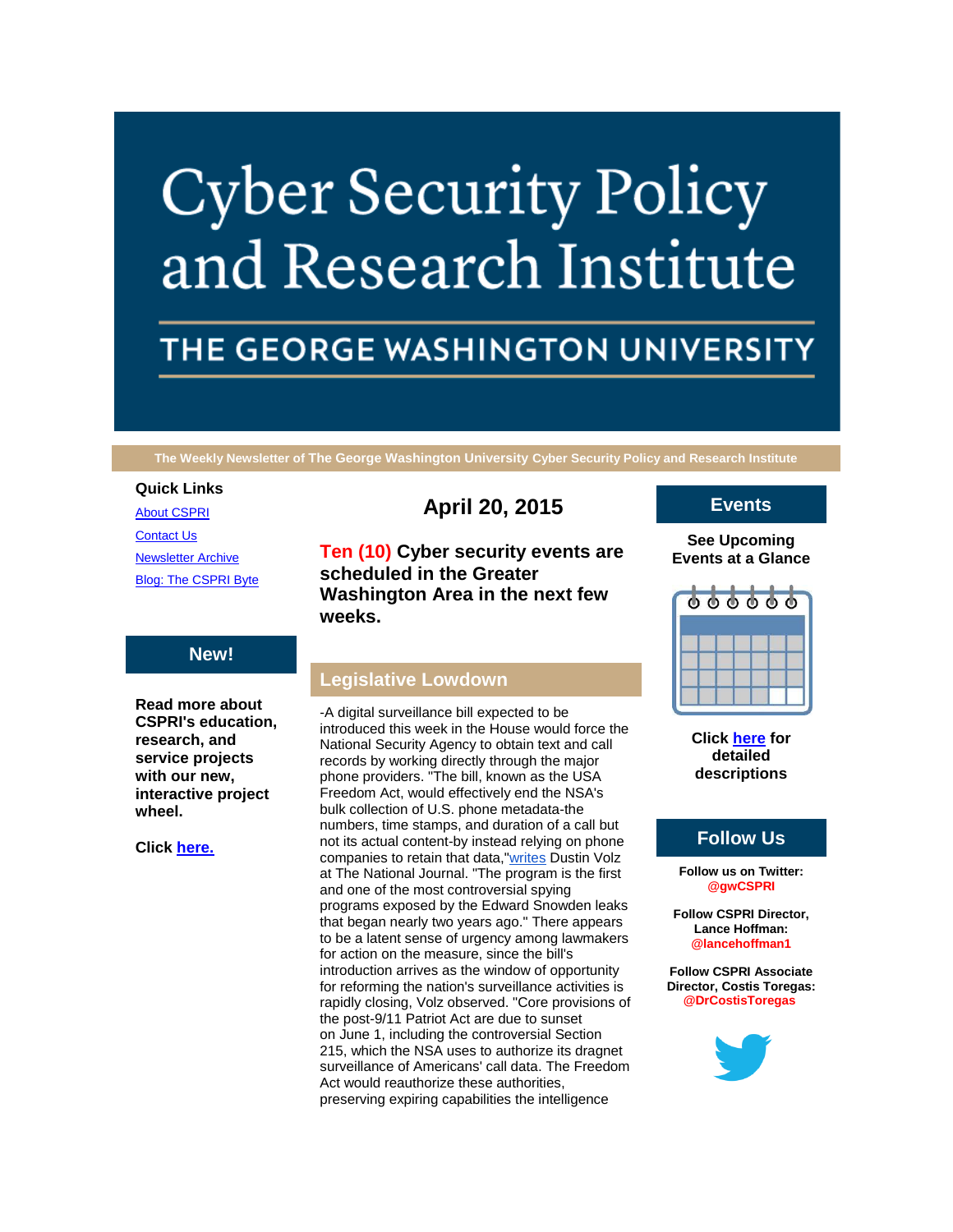community has said are vital to national security while ushering in more strident privacy protections and transparency requirements."

-The House Committee on Rules will meet on **Tuesday, April 21, 2015** at **5:00 PM** in H-313 The Capitol on the following measures: [H.R.](http://r20.rs6.net/tn.jsp?f=0015P8sjGbGMb_gEm0meFEJ9HhhA5pQbdTIGzv9uzM2oCk_BRkroI1hqLB02jSqZOB4HvM10iE0NP300vKLSm1MW_BUrnAd9FaB7XL0oultwxuoUGRPDTfD_gNnJfQpgPDy653VdImjaH_5y3BTo8KSys-weyJa7F2bp-jBAWscaNyVTjkB2VPsyFHM0-vK45u9RPA0UwexD1s=&c=-h2_gzJbTyWXSXBJzmC6N0X1fnFHlmwPdi4OtLHh5c09eftbxLr3og==&ch=WnZ7ntSvwskfhKcMoX-Dlps8z4x0W0QeD2u6uc_koUoVvfSuaz1wtQ==)  [1560-Protecting Cyber Networks Act](http://r20.rs6.net/tn.jsp?f=0015P8sjGbGMb_gEm0meFEJ9HhhA5pQbdTIGzv9uzM2oCk_BRkroI1hqLB02jSqZOB4HvM10iE0NP300vKLSm1MW_BUrnAd9FaB7XL0oultwxuoUGRPDTfD_gNnJfQpgPDy653VdImjaH_5y3BTo8KSys-weyJa7F2bp-jBAWscaNyVTjkB2VPsyFHM0-vK45u9RPA0UwexD1s=&c=-h2_gzJbTyWXSXBJzmC6N0X1fnFHlmwPdi4OtLHh5c09eftbxLr3og==&ch=WnZ7ntSvwskfhKcMoX-Dlps8z4x0W0QeD2u6uc_koUoVvfSuaz1wtQ==) and [H.R.](http://r20.rs6.net/tn.jsp?f=0015P8sjGbGMb_gEm0meFEJ9HhhA5pQbdTIGzv9uzM2oCk_BRkroI1hqLB02jSqZOB4f9YjMrPB6OBUAx5ELescXTaQppEe2bzR3ZdgowhlRaQbQbllOPIupSV8u3SH5BOEcxAo_Z6hwOH_hf3TjL0K5Q7mycmkhTL0Qe0pp0_nLZfhHh12oRRTVOAUHcT5mDrbUyQgBgg98ag=&c=-h2_gzJbTyWXSXBJzmC6N0X1fnFHlmwPdi4OtLHh5c09eftbxLr3og==&ch=WnZ7ntSvwskfhKcMoX-Dlps8z4x0W0QeD2u6uc_koUoVvfSuaz1wtQ==)  [1731-National Cybersecurity Protection](http://r20.rs6.net/tn.jsp?f=0015P8sjGbGMb_gEm0meFEJ9HhhA5pQbdTIGzv9uzM2oCk_BRkroI1hqLB02jSqZOB4f9YjMrPB6OBUAx5ELescXTaQppEe2bzR3ZdgowhlRaQbQbllOPIupSV8u3SH5BOEcxAo_Z6hwOH_hf3TjL0K5Q7mycmkhTL0Qe0pp0_nLZfhHh12oRRTVOAUHcT5mDrbUyQgBgg98ag=&c=-h2_gzJbTyWXSXBJzmC6N0X1fnFHlmwPdi4OtLHh5c09eftbxLr3og==&ch=WnZ7ntSvwskfhKcMoX-Dlps8z4x0W0QeD2u6uc_koUoVvfSuaz1wtQ==)  [Advancement Act of 2015.](http://r20.rs6.net/tn.jsp?f=0015P8sjGbGMb_gEm0meFEJ9HhhA5pQbdTIGzv9uzM2oCk_BRkroI1hqLB02jSqZOB4f9YjMrPB6OBUAx5ELescXTaQppEe2bzR3ZdgowhlRaQbQbllOPIupSV8u3SH5BOEcxAo_Z6hwOH_hf3TjL0K5Q7mycmkhTL0Qe0pp0_nLZfhHh12oRRTVOAUHcT5mDrbUyQgBgg98ag=&c=-h2_gzJbTyWXSXBJzmC6N0X1fnFHlmwPdi4OtLHh5c09eftbxLr3og==&ch=WnZ7ntSvwskfhKcMoX-Dlps8z4x0W0QeD2u6uc_koUoVvfSuaz1wtQ==)

# **Cyber Security Policy News**

#### **RSA Security Conference**

-The RSA Security Conference, the largest security industry gathering in the world, kicks off in San Francisco today, where more than 20,000 people will meet to share information about the latest in techniques and approaches to fighting cyber fraud. Judging from the tenor of talks slated throughout this week at RSA, a big focus this year seems to be "threat intelligence" and beefing up authentication and authorization beyond merely identifying customers and consumers via static identifiers as an unprecedented glut of stolen data is flooding the underground cybercrime markets.

#### **WiFi security on planes**

Many of the security executives not already in San Francisco will be flying there today for RSA, and surely some of them are grateful if their plane does not have WiFi on board. Having a few hours to unplug from the office is nice, but report out last week from the Government Accountability Office (GAO) offers another reason for relief at the respite: hackers using the plane's bundled WiFi service to manipulate the instrumentation and other technology on airplanes. Wired.com [reports:](http://r20.rs6.net/tn.jsp?f=0015P8sjGbGMb_gEm0meFEJ9HhhA5pQbdTIGzv9uzM2oCk_BRkroI1hqLB02jSqZOB4_BymesV49lP1owUnzffGTgybWe2uncxQ6Y-cojtz9qJTUgusVTuO1UNAYpe0emi9zzCPHoq_xAgLKPlZ46daNgSlH4jctAE6D78aHSC1y6dKCAnhWnBFz6kcKYimgOcMsgwzZgMQ5ya_q4QExWD3sdNc98Tn7JzTip1NjDrNUv_xEjMPDKkxyQ==&c=-h2_gzJbTyWXSXBJzmC6N0X1fnFHlmwPdi4OtLHh5c09eftbxLr3og==&ch=WnZ7ntSvwskfhKcMoX-Dlps8z4x0W0QeD2u6uc_koUoVvfSuaz1wtQ==) "Seven years after the Federal Aviation Administration first warned Boeing that its new Dreamliner aircraft had a WiFi design that made it vulnerable to hacking, a new government report suggests that passenger jets might still be vulnerable. But according to [Forbes,](http://r20.rs6.net/tn.jsp?f=0015P8sjGbGMb_gEm0meFEJ9HhhA5pQbdTIGzv9uzM2oCk_BRkroI1hqLB02jSqZOB4--ou086snt1NEa1gBL7VklSxAKJmjZ094CzClu9s-WCoysYm1SyA2PeXhzWjg2ZVHHMVpP6NNQUfWMldWwl4GYMcEpTfhWLvOCeH1e24zXy0HG0jO7Li_QiG6Zg3OWVJscz1SSy6mVQeQz1jFtiXzWSePx8Vfhesqou5ada37rVrFHJwQYJGi2Q8RWHeQwfCToCWd-DsMwcjoxoNmJ7C_faiAhMBhCXa8uclAEPCCc8=&c=-h2_gzJbTyWXSXBJzmC6N0X1fnFHlmwPdi4OtLHh5c09eftbxLr3og==&ch=WnZ7ntSvwskfhKcMoX-Dlps8z4x0W0QeD2u6uc_koUoVvfSuaz1wtQ==) there's no need to prep your parachute: The GAO's report, Forbes alleges, "was put together by people who didn't understand how modern aircraft actually work." Alan Paller, director of research at the SANS Institute, remarked in SANS's email newsletter that he would "normally reject that type of argument as light-weight whining, but in GAO's case I would be making an error. GAO staffers have demonstrated repeatedly that they do not understand how attacks and networks and operating systems work - at the deep technical level," Paller wrote. "That means their reports have been forcing government agencies to spend money in precisely the wrong ways - so much so that a close analysis will show that GAO is culpable in enabling the deep and pervasive cyber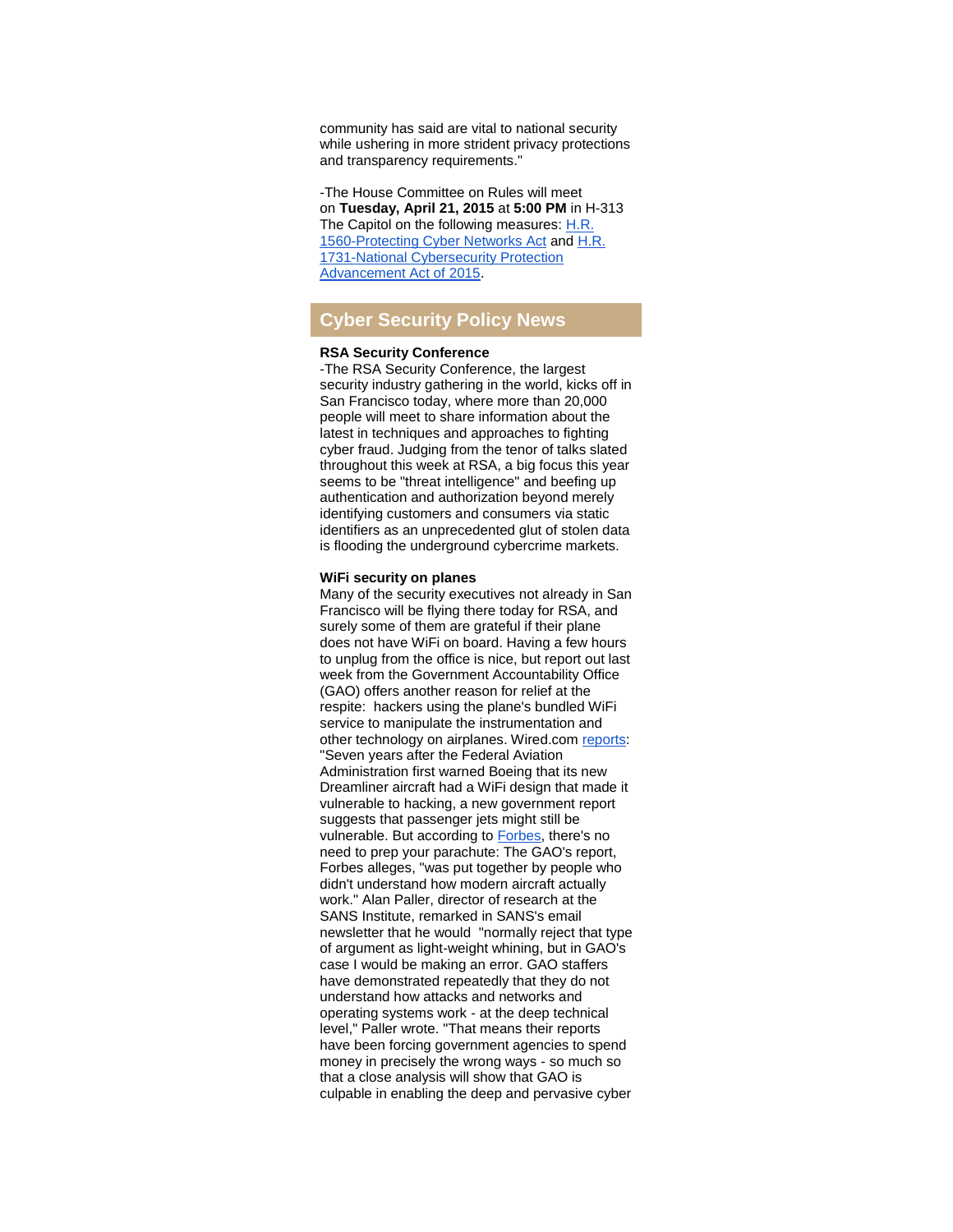penetration that has occurred across many elements of the federal government. GAO staffers blame OMB's regulations for their errors when they are called to account. Isn't it time for GAO leadership to take a hard look at the damage caused by its findings and the people they have making those findings?"

#### **Sony leak: update**

-Likely much to the chagrin of Hollywood executives and the entertainment industry, whistleblower Web site WikiLeaks has made tens of thousands of leaked Sony documents easily searchable on its website. As Mario Trujillo [reports](http://r20.rs6.net/tn.jsp?f=0015P8sjGbGMb_gEm0meFEJ9HhhA5pQbdTIGzv9uzM2oCk_BRkroI1hqLB02jSqZOB4gGjfcNfGelH72pufBhYQVNiFES1mBS5sZR00T6PbiTXF9jQ2LM14qQDG0dWcNd1x2P2UrUKcMzzOH2wtWfRfm8K_KN_wdeDL2hQOmyb5PTPpZ65nL6Da-LHIvBOen-zfC_rI7kpfLcr5eR0MohILd7RooTJaJeLM2OehE71kuLy5Qc67853TqPtQriDkAzvCpHZZUsJtbTs=&c=-h2_gzJbTyWXSXBJzmC6N0X1fnFHlmwPdi4OtLHh5c09eftbxLr3og==&ch=WnZ7ntSvwskfhKcMoX-Dlps8z4x0W0QeD2u6uc_koUoVvfSuaz1wtQ==) for The Hill, the anti-secrecy group said its searchable archives contain more than 30,000 documents and 173,00 emails, which were leaked last year as part of a massive hack of Sony Pictures Entertainment that the United States blamed on North Korea.

#### **China: new technology policy for banks**

-China has suspended a policy that would have effectively pushed foreign technology companies out of the country's banking sector, The New York Times reports.

According to The Times, a letter from the Chinese government called for banks to "suspend implementation" of [the rules,](http://r20.rs6.net/tn.jsp?f=0015P8sjGbGMb_gEm0meFEJ9HhhA5pQbdTIGzv9uzM2oCk_BRkroI1hqLB02jSqZOB4yoE2I-xVatzGc1APXj5xc1dKvOjjz7FWvvREd7GCORNuI8qnvoQrDAXIzo2GWfeL8Rei1KBEU2f74Q6MOeaonSAmkSoWKQ2B9toyHDmcEwFSp7pFkWsJk9t4Lnx2JXFc9UrC47Xh_xnuzj4yQdKUlgQnjwaW_A6hZC7aVfiI_YsxMuzjAyUPwYBElfZbia9wKHi4eHjvl2OsDxKgKn_bP2KQ2W-Onh8p1qzyTTEQjmk=&c=-h2_gzJbTyWXSXBJzmC6N0X1fnFHlmwPdi4OtLHh5c09eftbxLr3og==&ch=WnZ7ntSvwskfhKcMoX-Dlps8z4x0W0QeD2u6uc_koUoVvfSuaz1wtQ==) "which have been at the center of a brewing trade conflict between the United States and China. The rules, put into effect at the end of last year, called for companies that sell computer equipment to Chinese banks to turn over intellectual property and submit source code, in addition to other demands." Read more [here.](http://r20.rs6.net/tn.jsp?f=0015P8sjGbGMb_gEm0meFEJ9HhhA5pQbdTIGzv9uzM2oCk_BRkroI1hqLB02jSqZOB40rSlB0OhR8urmk8c40bxRot4udh7a1qAlDTCjlG0-hheoOLSMcHq__aq4mjVwFB1RUMq0Iq6JDcqf-yDoddszLiakec-uZ8POaZI5QZvkfiVMhxg-P2Hq5NfoJCYViLU9vMCUHF5Pi_YVfjJdGdGeZGfdqiw3KG1S7XjhxXq7CoNUw58FfBw68mN69lnDv80pqZiOmQ5rLTDmsSoCTq9qf723Ix2kc8ds4CLf_XrSqcmACxGkgOWXkWhUuEn98yV&c=-h2_gzJbTyWXSXBJzmC6N0X1fnFHlmwPdi4OtLHh5c09eftbxLr3og==&ch=WnZ7ntSvwskfhKcMoX-Dlps8z4x0W0QeD2u6uc_koUoVvfSuaz1wtQ==)

## **Financial industries: global outage**

Financial markets were thrown into turmoil last Friday as the Bloomberg terminals used by hundreds of thousands of financial industry workers went offline in an unprecedented global outage. According to The Telegraph, the glitch put the Bank of England and European Central Bank on alert, and saw a £3bn auction of UK government debt postponed for hours," The Telegraph [reported.](http://r20.rs6.net/tn.jsp?f=0015P8sjGbGMb_gEm0meFEJ9HhhA5pQbdTIGzv9uzM2oCk_BRkroI1hqLB02jSqZOB4x5HEAmNhk1OyPQZH53Tp4-0EExgDsqMY7sd-kVxEHalCOWhY1E4-DiCrfuVmkU-R1Yg2yJHNYgYhEZkbjYWAvtfjfwzZa1EzBUph5ctdtbkxFS6BCzbIRjG9wqM0eP3FO7IcD7d_1c15gNGAUxJ_YyaYYYOdegyUeVOIP2tG_NapANN22Y2I0voOhonB1Z-fJ5xsGFkvt3y1e2bX3FpQNnj8hkuN9msxQkli-_d4iT0kAXb2fQJc7pChOv_olJtNwLBjrK2GlaP_usFUUiqLzu9aj4F1XadeEdMKi1QWn5r7USkLIBZMwA==&c=-h2_gzJbTyWXSXBJzmC6N0X1fnFHlmwPdi4OtLHh5c09eftbxLr3og==&ch=WnZ7ntSvwskfhKcMoX-Dlps8z4x0W0QeD2u6uc_koUoVvfSuaz1wtQ==) "Bloomberg, which prides itself on its resilience and accuracy, blamed the outage on a "combination of hardware and software failures in the network" dismissing the suggestion of cyber-attacks, which have affected other media organizations in the last year."

#### **About this Newsletter**

This newsletter is a weekly summary of events related to cyber security policy and research, with a special focus on *developments and events in the Washington, DC area. It is published by the Cyber Security Policy and Research Institute (CSPRI)* of the George Washington University. CSPRI is a center for GW and the Washington area that promotes technical *research and policy analysis of topics in or related to cybersecurity. More information is available at our website, [http://www.cspri.seas.gwu.edu](http://r20.rs6.net/tn.jsp?f=0015P8sjGbGMb_gEm0meFEJ9HhhA5pQbdTIGzv9uzM2oCk_BRkroI1hqLU4pV4AptmQjdmFMwwhgxCKtTJ1AFDlywvEScjNE6FAzIupY7t49T-3RQBxGOGas_6_ZLQyqHTky0vEBRHbL7cRcng0Jtk1oqcQ1eZrUZpnLgBMcJD-9AmhMvcOMD8qtQ==&c=-h2_gzJbTyWXSXBJzmC6N0X1fnFHlmwPdi4OtLHh5c09eftbxLr3og==&ch=WnZ7ntSvwskfhKcMoX-Dlps8z4x0W0QeD2u6uc_koUoVvfSuaz1wtQ==)*